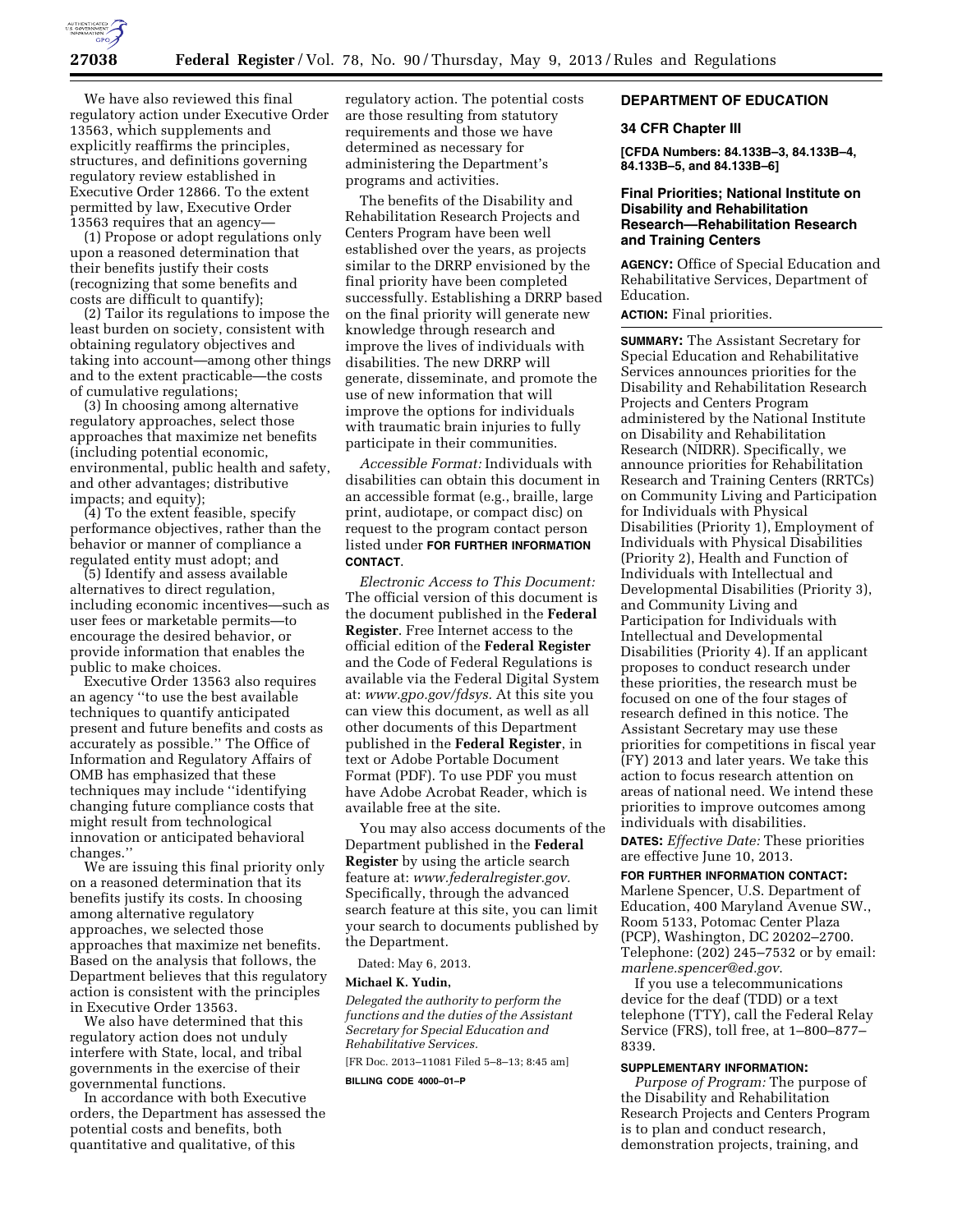related activities, including international activities, to develop methods, procedures, and rehabilitation technology that maximize the full inclusion and integration into society, employment, independent living, family support, and economic and social selfsufficiency of individuals with disabilities, especially individuals with the most severe disabilities, and to improve the effectiveness of services authorized under the Rehabilitation Act of 1973, as amended (Rehabilitation Act).

#### **Rehabilitation Research and Training Centers**

The purpose of the RRTCs, which are funded through the Disability and Rehabilitation Research Projects and Centers Program, is to achieve the goals of, and improve the effectiveness of, services authorized under the Rehabilitation Act through advanced research, training, technical assistance, and dissemination activities in general problem areas, as specified by NIDRR. These activities are designed to benefit rehabilitation service providers, individuals with disabilities, and the family members or other authorized representatives of individuals with disabilities. Additional information on the RRTC program can be found at: *[www.ed.gov/rschstat/research/pubs/res](http://www.ed.gov/rschstat/research/pubs/res-program.html#RRTC)[program.html#RRTC](http://www.ed.gov/rschstat/research/pubs/res-program.html#RRTC)*.

*Program Authority:* 29 U.S.C. 762(g) and 764(b)(2)(A).

*Applicable Program Regulations:* 34 CFR part 350.

We published a notice of proposed priorities in the **Federal Register** on February 12, 2013 (78 FR 9869). That notice contained background information and our reasons for proposing these particular priorities.

There are differences between the notice of proposed priorities and this notice of final priorities as discussed in the *Analysis of Comments and Changes*  of this notice. *Public Comment:* In response to our invitation in the notice of proposed priorities, eight parties submitted comments on the proposed priorities.

Generally, we do not address technical and other minor changes or suggested changes the law does not authorize us to make under the applicable statutory authority. In addition, we do not address general comments that raised concerns not directly related to the proposed priorities.

*Analysis of Comments and Changes:*  An analysis of the comments and of any changes in the priorities since publication of the notice of proposed priorities follows.

### **RRTC on Community Living and Participation for Individuals With Physical Disabilities (Priority 1)**

We received no comments on this priority.

## **RRTC on Employment of Individuals With Physical Disabilities (Priority 2)**

*Comment:* One commenter suggested that NIDRR modify the priority to focus research on initiatives for the employment of people with physical disabilities by private industry and entrepreneurs.

*Discussion:* Nothing in the priority precludes an applicant from proposing research on the efforts of private industry and entrepreneurs to hire people with disabilities. However, NIDRR does not wish to further specify the research requirements in the way suggested by the commenter and thereby limit the number and breadth of applications submitted under this priority. The peer review process will determine the merits of each proposal.

### *Changes:* None.

*Comment:* Two commenters noted that this employment-focused RRTC priority is aimed only at improving outcomes for individuals with physical disabilities. These commenters discussed the importance of employment outcomes for individuals with intellectual and developmental disabilities (ID/DD) and requested that individuals with ID/DD be included in the target population for this employment priority.

*Discussion:* By focusing the priority on employment outcomes for individuals with physical disabilities, NIDRR did not intend to convey that employment is not important to individuals in other target populations. Rather, we are following the framework described in NIDRR's Long-Range Plan for Fiscal Years 2013–2017 (78 FR 20299) (Plan), in which we discuss our commitment to funding RRTCs that are balanced across NIDRR's three domains (employment, health and function, and community living and participation), and across broad target populations. In future years, NIDRR plans to fund employment centers that are focused on each of the specific target populations described in the Plan, including individuals with ID/DD.

*Changes:* None.

### **RRTC on Health and Function of Individuals With Intellectual and Developmental Disabilities (Priority 3)**

We received no comments on this priority.

### **RRTC on Community Living and Participation for Individuals With Intellectual and Developmental Disabilities (Priority 4)**

*Comment:* Four commenters discussed the importance of employment outcomes for individuals with ID/DD. These commenters requested that NIDRR include employment as a specific area of community living research, either by expanding the scope of paragraph (a) or by expanding the list of priority areas under (a) to include employment.

*Discussion:* In our Plan, NIDRR distinguishes between ''employment outcomes'' and ''community living and participation outcomes.'' These outcome domains define specific fields of research and different service delivery systems and programs. In future years, NIDRR plans to fund RRTCs focused on the employment of the target populations identified in the Plan, including individuals with ID/DD. Under this priority, NIDRR seeks to fund research, training, technical assistance, and related activities that are focused specifically on improving community living and participation outcomes for individuals with ID/DD. While some applicants may choose to include employment as an outcome that is integral to community living and participation, we do not want to limit the number and breadth of applications submitted under this priority by requiring all applicants to do so. The peer review process will determine the merits of each application. *Changes:* None.

#### **Comments on All Four Priorities**

*Comment:* Two commenters noted that each of the four RRTC priorities includes a requirement (paragraph (c)(ii)) to provide training to rehabilitation providers and other disability service providers, in order to facilitate more effective delivery of services. These commenters suggested that by limiting the recipients of the required training to service providers, NIDRR may be limiting the knowledge that is available to consumers, and reinforcing the knowledge barrier between service providers and consumers. These commenters suggested that NIDRR modify paragraph (c)(ii) in each priority to require the RRTCs to provide training to consumers and service providers.

*Discussion:* The requirements in paragraph (c)(ii) are based directly on the Federal regulations that govern our administration of the RRTC program. The regulations in 34 CFR 350.22(b)(1) require that training be provided to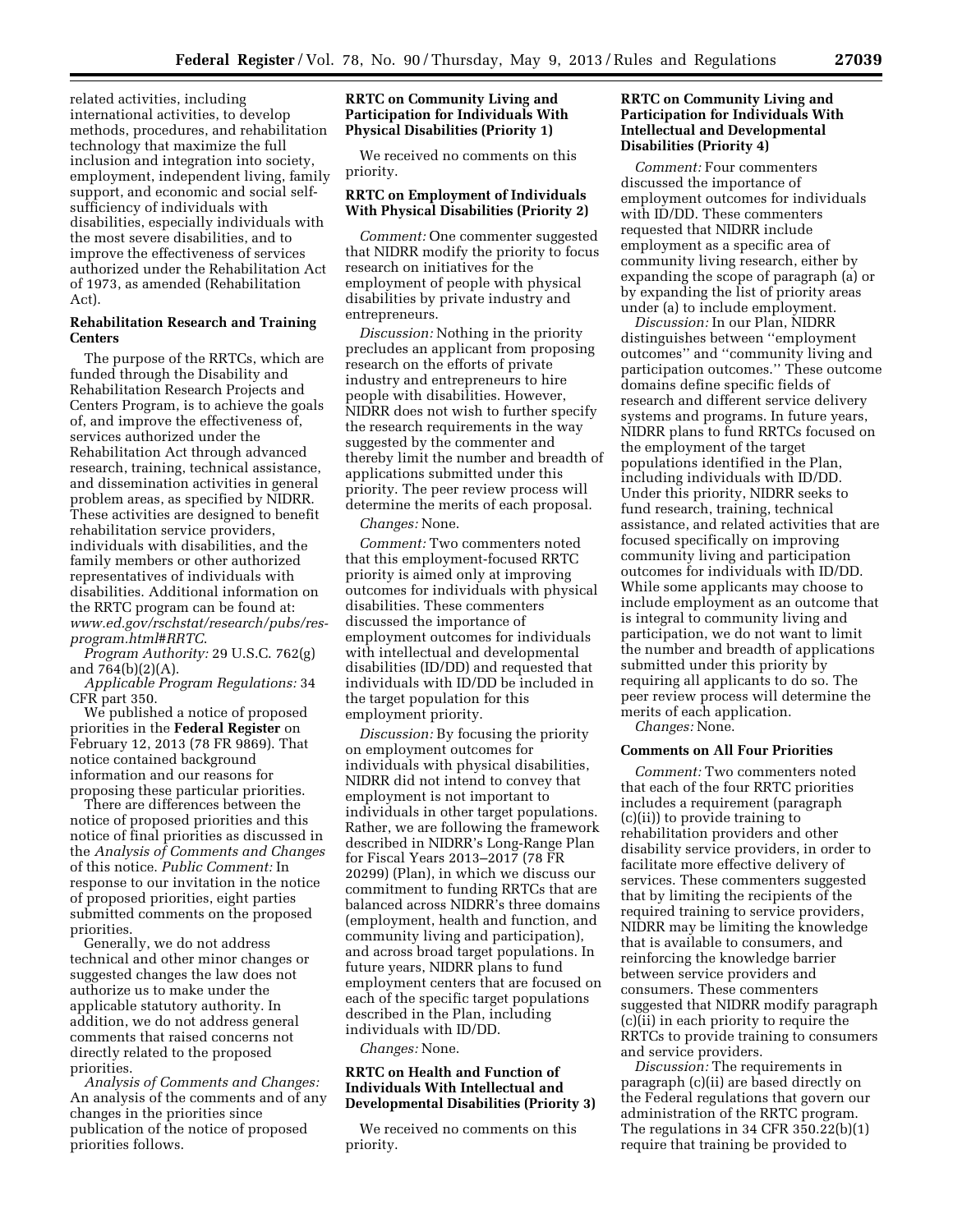rehabilitation personnel or rehabilitation research personnel. We also note that recipients of training under the RRTC program may include rehabilitation or rehabilitation research personnel who have disabilities. At the same time, nothing in these regulations or in the priorities precludes applicants from proposing to provide training to individuals with disabilities, whether or not they are rehabilitation or rehabilitation research personnel.

*Changes:* None.

*Comment:* Two commenters raised questions about the broad target populations that are identified in each of the four priorities. The commenters noted that people with traumatic brain injury (TBI) or stroke have acquired cognitive or intellectual disabilities but often receive clinical services from rehabilitation professionals with expertise in physical disabilities. The commenters asked whether it would be more appropriate to submit an application under the priority for an RRTC on community living and participation for people with physical disabilities (Priority 1) or the priority for an RRTC on community living and participation for people with intellectual and developmental disabilities (Priority 4). The commenters suggested that NIDRR clarify the language related to these target populations so that applicants apply under the correct priority.

*Discussion:* Individuals with disabling conditions, including TBI and stroke, could be considered in multiple target populations, including individuals with physical disabilities. An individual experiencing TBI as a child or youth might also be considered an individual with intellectual or developmental disabilities, assuming the individual meets the diagnostic standards. NIDRR purposefully outlines broad categories of target populations in its Plan to allow applicants the flexibility to choose the category that is most relevant to their research questions and purposes. The peer review process will determine the merits of each proposal.

*Changes:* None.

*Comment:* Four commenters noted their support for the focus on transition in each of the four priorities. These commenters noted that transition is a process that is relevant to youth and young adults with disabilities who are moving from childhood roles into adult roles. The commenters suggested that NIDRR modify the language in paragraph (a)(v) of each priority to include transition-aged youth and young adults.

*Discussion:* NIDRR agrees that the process of transitioning from youth to adult roles involves both youth and young adults and will modify paragraph (a)(v) accordingly.

*Changes:* NIDRR has modified paragraph (a)(v) in each priority to include transition-aged youth and young adults.

# **Comments on the Definitions**

*Comment:* One commenter noted that the definitions of research stages are similar to those used by the Department of Education's Institute of Education Sciences (IES). This commenter asked NIDRR to provide information that will allow applicants and reviewers to differentiate between the research stages that are defined by IES and NIDRR.

*Discussion:* NIDRR consulted with IES about its stages of research as we developed the stages described in this notice. Although there are differences in terminology, the two categorizations of research stages are similar in that they describe a progression of research that purposefully builds knowledge toward the development, evaluation, and widespread implementation of interventions to improve outcomes for defined target populations. IES developed its stages for application to research related to education, which generally takes place within educational system and school settings. NIDRR developed its stages, on the other hand, for application in a much wider variety of service delivery settings, including the community, rehabilitation servicedelivery institutions, vocational rehabilitation settings, and many other settings in which individuals with disabilities live and participate.

*Changes:* None. *Comment:* Two commenters noted that the research stages, as defined, are appropriate only for different stages of research on interventions. They noted that the focus on interventions does not allow applicants to describe the maturity of, or the stages involved in, other kinds of research, such as observational research or research toward the development of diagnostic or outcome assessment tools. The commenters suggested that NIDRR should acknowledge that nonintervention research can be conducted in stages and develop and publish ''stages of research'' that are not focused on interventions. The commenters stated that if NIDRR does not develop these additional stages of research, applicants who propose research that does not fit in the current stages should be exempt from identifying a research stage. The commenters expressed concern that research that is not focused on interventions may not be assessed properly by peer reviewers or may be

seen by peer reviewers as less worthy of funding.

*Discussion:* NIDRR's statutory mandate and mission compels us to support research that produces interventions (e.g., practices, programs, policies) with positive effects (improved outcomes in community living and participation, employment, health and function) on the lives of individuals with disabilities. In this context, we have provided these research stages as basic guidelines to help researchers think about, plan, and describe how their research is aligned with our broad goal of improving outcomes for individuals with disabilities.

NIDRR does not plan to develop and publish ''stages of research'' that are not focused on interventions. We recognize that research toward the development of a new disability outcomes measure, for example, may be in an advanced or mature stage of measure development. Applicants are free to describe the maturity, or staging of, their proposed research using any framework that they think is appropriate. However, NIDRR believes that all disability and rehabilitation research can and should be categorized under the stages described in this notice so that it is clear how the research that we sponsor is aligned with the practical intent of our authorizing legislation and our mission.

NIDRR views no single research stage as more important than another. By providing a framework for applicants to describe how their research is currently needed at a particular stage and to describe the foundation laid for it at earlier stages of research, we aim to help propel research from exploratory stages to scale-up stages in which benefits can be experienced by large numbers of individuals with disabilities. NIDRR is actively developing peer reviewer orientation strategies to ensure that peer reviewers understand that NIDRR values high-quality research at each of the stages described in this notice.

*Changes:* None.

*Comment:* Three commenters asked NIDRR to provide additional details in the definitions of the four research stages, noting that many research projects could be placed in more than one stage. Similarly, one commenter noted that the terms used to describe the ''scale-up evaluation'' stage of research could be interpreted broadly and that this category could overlap substantially with the ''intervention efficacy'' stage. All three commenters asked for further clarification of the definitions of the stages or for illustrations and examples of each.

*Discussion:* NIDRR has developed these research stages as broad guidelines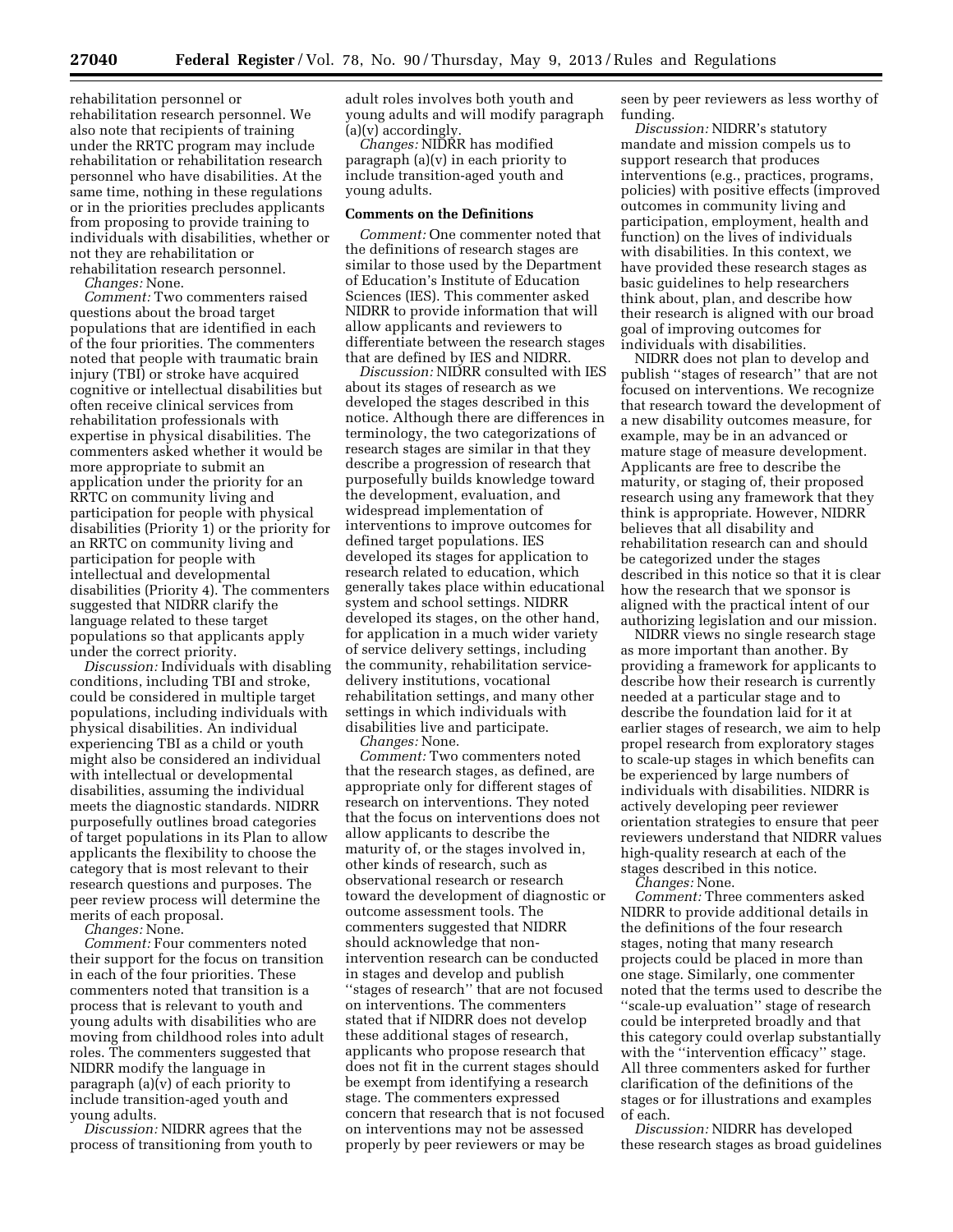to help researchers think about, plan, and describe how their research furthers the aim of improving outcomes for individuals with disabilities. Within the definition of each stage, we have purposefully used language that allows applicants to categorize their proposed research in more than one stage depending on the specifics of their planned work. For example, throughout each definition, we use the word ''may'' instead of ''must.'' In paragraph (b) of each priority, NIDRR allows applicants the flexibility to propose ''research that can be categorized under more than one of the research stages, or research that progresses from one stage to another.'' With this flexibility, applicants may describe and justify the stage or stages of research that they are proposing. The peer review process will determine the merits of each application.

*Changes:* None.

# **Final Priorities**

#### *Background*

This notice contains four priorities. Each priority reflects a major area or domain of NIDRR's research agenda (community living and participation, health and function, and employment), combined with a specific broad disability population (physical disability or intellectual and developmental disability).

#### *Definitions*

The research that is proposed under these priorities must be focused on one or more stages of research. If the RRTC is to conduct research that can be categorized under more than one research stage, or research that progresses from one stage to another, those research stages must be clearly specified. For purposes of these priorities, the stages of research, which we published for comment on January 25, 2013, are:

(i) *Exploration and Discovery* means the stage of research that generates hypotheses or theories by conducting new and refined analyses of data, producing observational findings, and creating other sources of research-based information. This research stage may include identifying or describing the barriers to and facilitators of improved outcomes of individuals with disabilities, as well as identifying or describing existing practices, programs, or policies that are associated with important aspects of the lives of individuals with disabilities. Results achieved under this stage of research may inform the development of interventions or lead to evaluations of interventions or policies. The results of

the exploration and discovery stage of research may also be used to inform decisions or priorities.

(ii) *Intervention Development* means the stage of research that focuses on generating and testing interventions that have the potential to improve outcomes for individuals with disabilities. Intervention development involves determining the active components of possible interventions, developing measures that would be required to illustrate outcomes, specifying target populations, conducting field tests, and assessing the feasibility of conducting a well-designed intervention study. Results from this stage of research may be used to inform the design of a study to test the efficacy of an intervention.

(iii) *Intervention Efficacy* means the stage of research during which a project evaluates and tests whether an intervention is feasible, practical, and has the potential to yield positive outcomes for individuals with disabilities. Efficacy research may assess the strength of the relationships between an intervention and outcomes, and may identify factors or individual characteristics that affect the relationship between the intervention and outcomes. Efficacy research can inform decisions about whether there is sufficient evidence to support ''scalingup'' an intervention to other sites and contexts. This stage of research can include assessing the training needed for wide-scale implementation of the intervention, and approaches to evaluation of the intervention in real world applications.

(iv) *Scale-Up Evaluation* means the stage of research during which a project analyzes whether an intervention is effective in producing improved outcomes for individuals with disabilities when implemented in a realworld setting. During this stage of research, a project tests the outcomes of an evidence-based intervention in different settings. The project examines the challenges to successful replication of the intervention, and the circumstances and activities that contribute to successful adoption of the intervention in real-world settings. This stage of research may also include welldesigned studies of an intervention that has been widely adopted in practice, but that lacks a sufficient evidence-base to demonstrate its effectiveness.

## **Priority 1—RRTC on Community Living and Participation for Individuals With Physical Disabilities**

The Assistant Secretary for Special Education and Rehabilitative Services establishes a priority for an RRTC on

Community Living and Participation for Individuals with Physical Disabilities.

The RRTC must contribute to maximizing the community living and participation outcomes of individuals with physical disabilities by:

(a) Conducting research activities in one or more of the following priority areas, focusing on individuals with physical disabilities as a group or on individuals in specific disability or demographic subpopulations of individuals with physical disabilities:

(i) Technology to improve community living and participation outcomes for individuals with physical disabilities.

(ii) Individual and environmental factors associated with improved community living and participation outcomes for individuals with physical disabilities.

(iii) Interventions that contribute to improved community living and participation outcomes for individuals with physical disabilities. Interventions include any strategy, practice, program, policy, or tool that, when implemented as intended, contributes to improvements in outcomes for individuals with physical disabilities.

(iv) Effects of government practices, policies, and programs on community living and participation outcomes for individuals with physical disabilities.

(v) Practices and policies that contribute to improved community living and participation outcomes for transition-aged youth and young adults with physical disabilities.

(b) Focusing its research on one or more specific stages of research. If the RRTC is to conduct research that can be categorized under more than one of the research stages, or research that progresses from one stage to another, those stages must be clearly specified. These stages and their definitions are provided at the beginning of the Final Priorities section in this notice.

(c) Serving as a national resource center related to community living and participation for individuals with physical disabilities, their families, and other stakeholders by conducting knowledge translation activities that include, but are not limited to:

(i) Providing information and technical assistance to service providers, individuals with physical disabilities and their representatives, and other key stakeholders;

(ii) Providing training, including graduate, pre-service, and in-service training, to rehabilitation providers and other disability service providers, to facilitate more effective delivery of services to individuals with physical disabilities. This training may be provided through conferences,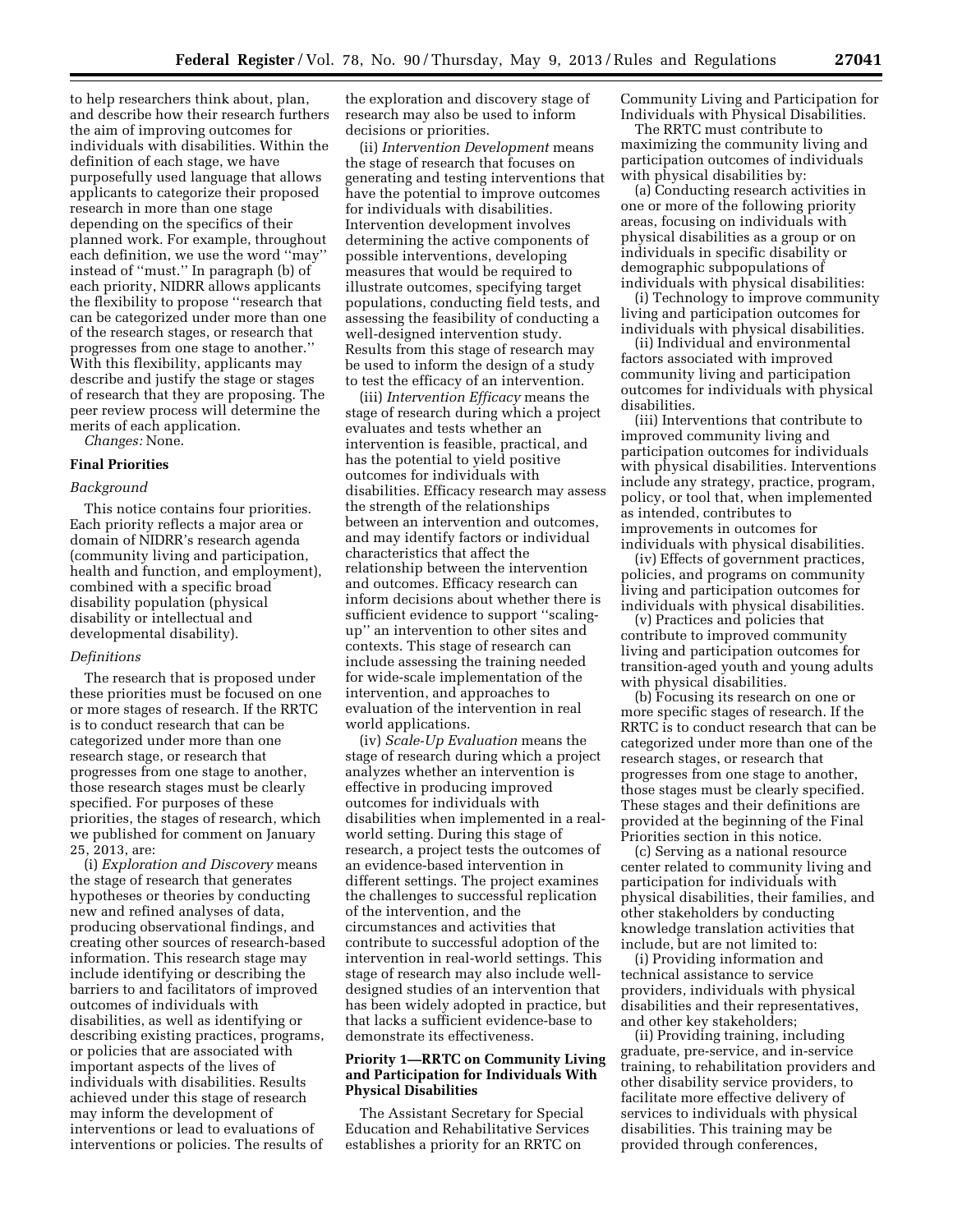workshops, public education programs, in-service training programs, and similar activities;

(iii) Disseminating research-based information and materials related to community living and participation for individuals with physical disabilities; and

(iv) Involving key stakeholder groups in the activities conducted under paragraph (a) in order to maximize the relevance and usability of the new knowledge generated by the RRTC.

### **Priority 2—RRTC on Employment of Individuals With Physical Disabilities**

The Assistant Secretary for Special Education and Rehabilitative Services establishes a priority for an RRTC on Employment of Individuals with Physical Disabilities.

The RRTC must contribute to maximizing the employment outcomes of individuals with physical disabilities by:

(a) Conducting research activities in one or more of the following priority areas, focusing on individuals with physical disabilities as a group or on individuals in specific disability or demographic subpopulations of individuals with physical disabilities:

(i) Technology to improve employment outcomes for individuals with physical disabilities.

(ii) Individual and environmental factors associated with improved employment outcomes for individuals with physical disabilities.

(iii) Interventions that contribute to improved employment outcomes for individuals with physical disabilities. Interventions include any strategy, practice, program, policy, or tool that, when implemented as intended, contributes to improvements in outcomes for individuals with physical disabilities.

(iv) Effects of government practices, policies, and programs on employment outcomes for individuals with physical disabilities.

(v) Practices and policies that contribute to improved employment outcomes for transition-aged youth and young adults with physical disabilities.

(vi) Vocational rehabilitation (VR) practices that contribute to improved employment outcomes for individuals with physical disabilities.

(b) Focusing its research on one or more specific stages of research. If the RRTC is to conduct research that can be categorized under more than one of the research stages, or research that progresses from one stage to another, those stages must be clearly specified. These stages and their definitions are

provided at the beginning of the Final Priorities section in this notice.

(c) Serving as a national resource center related to employment for individuals with physical disabilities, their families, and other stakeholders by conducting knowledge translation activities that include, but are not limited to:

(i) Providing information and technical assistance to service providers, individuals with physical disabilities and their representatives, and other key stakeholders.

(ii) Providing training, including graduate, pre-service, and in-service training, to rehabilitation providers and other disability service providers, to facilitate more effective delivery of employment services and supports to individuals with physical disabilities. This training may be provided through conferences, workshops, public education programs, in-service training programs, and similar activities.

(iii) Disseminating research-based information and materials related to employment for individuals with physical disabilities.

(iv) Involving key stakeholder groups in the activities conducted under paragraph (a) in order to maximize the relevance and usability of the new knowledge generated by the RRTC.

### **Priority 3—RRTC on Health and Function of Individuals With Intellectual and Developmental Disabilities**

The Assistant Secretary for Special Education and Rehabilitative Services establishes a priority for an RRTC on the Health and Function of Individuals with Intellectual and Developmental Disabilities.

The RRTC must contribute to maximizing the health and function outcomes of individuals with intellectual and/or developmental disabilities by:

(a) Conducting research activities in one or more of the following priority areas, focusing on individuals with intellectual and developmental disabilities as a group or on individuals in specific disability or demographic subpopulations of individuals with intellectual and developmental disabilities:

(i) Technology to improve health and function outcomes for individuals with intellectual and developmental disabilities.

(ii) Individual and environmental factors associated with improved access to rehabilitation and health care and improved health and function outcomes for individuals with intellectual and developmental disabilities.

(iii) Interventions that contribute to improved health and function outcomes for individuals with intellectual and developmental disabilities. Interventions include any strategy, practice, program, policy, or tool that, when implemented as intended, contributes to improvements in outcomes for the specified population.

(iv) Effects of government practices, policies, and programs on health care access and on health and function outcomes for individuals with intellectual and developmental disabilities.

(v) Practices and policies that contribute to improved health and function outcomes for transition-aged youth and young adults with intellectual and developmental disabilities.

(b) Focusing its research on one or more specific stages of research. If the RRTC is to conduct research that can be categorized under more than one of the research stages, or research that progresses from one stage to another, those stages must be clearly specified. These stages and their definitions are provided at the beginning of the Final Priorities section in this notice.

(c) Serving as a national resource center related to health and function for individuals with intellectual and developmental disabilities, their families, and other stakeholders by conducting knowledge translation activities that include, but are not limited to:

(i) Providing information and technical assistance to service providers, individuals with intellectual and developmental disabilities and their representatives, and other key stakeholders.

(ii) Providing training, including graduate, pre-service, and in-service training, to rehabilitation providers and other disability service providers, to facilitate more effective delivery of services to individuals with intellectual and developmental disabilities. This training may be provided through conferences, workshops, public education programs, in-service training programs, and similar activities.

(iii) Disseminating research-based information and materials related to health and function for individuals with intellectual and developmental disabilities.

(iv) Involving key stakeholder groups in the activities conducted under paragraph (a) in order to maximize the relevance and usability of the new knowledge generated by the RRTC.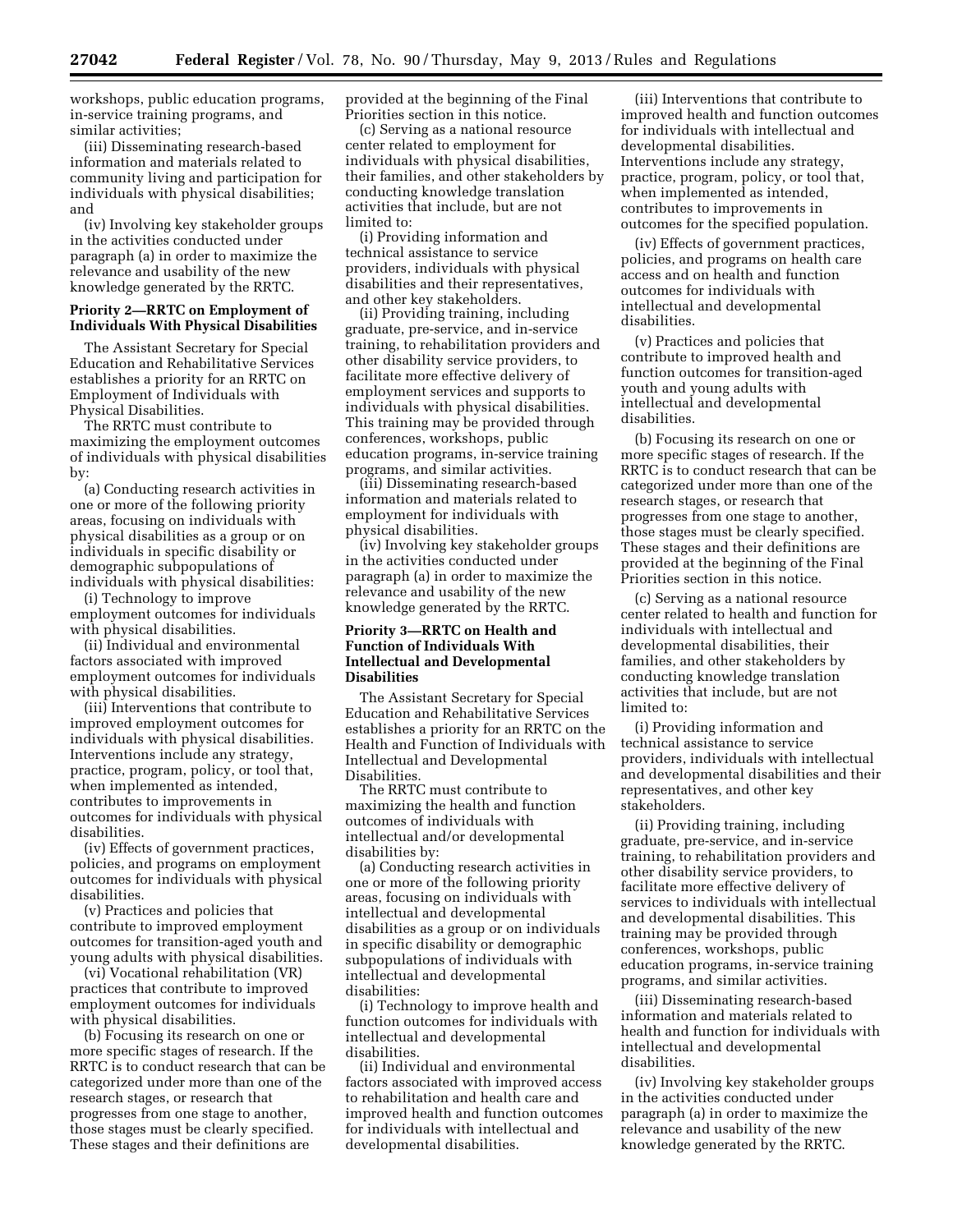# **Priority 4—RRTC on Community Living and Participation for Individuals With Intellectual and Developmental Disabilities**

The Assistant Secretary for Special Education and Rehabilitative Services establishes a priority for an RRTC on Community Living and Participation for Individuals with Intellectual and Developmental Disabilities.

The RRTC must contribute to improving the community living and participation outcomes of individuals with intellectual and developmental disabilities by:

(a) Conducting research activities in one or more of the following priority areas, focusing on individuals with intellectual and developmental disabilities as a group or on individuals in specific disability or demographic subpopulations of individuals with intellectual and developmental disabilities:

(i) Technology to improve community living and participation outcomes for individuals with intellectual and developmental disabilities.

(ii) Individual and environmental factors associated with improved community living and participation outcomes for individuals with intellectual and developmental disabilities.

(iii) Interventions that contribute to improved community living and participation outcomes for individuals with intellectual and developmental disabilities. Interventions include any strategy, practice, program, policy, or tool that, when implemented as intended, contributes to improvements in outcomes for individuals with disabilities.

(iv) Effects of government practices, policies, and programs on community living and participation outcomes for individuals with intellectual and developmental disabilities.

(v) Practices and policies that contribute to improved community living and participation outcomes for transition-aged youth and young adults with intellectual and developmental disabilities.

(b) Focusing its research on one or more specific stages of research. If the RRTC is to conduct research that can be categorized under more than one of the research stages, or research that progresses from one stage to another, those stages must be clearly specified. These stages and their definitions are provided at the beginning of the Final Priorities section in this notice.

(c) Serving as a national resource center related to community living and participation for individuals with

intellectual and developmental disabilities, their families, and other stakeholders by conducting knowledge translation activities that include, but are not limited to:

(i) Providing information and technical assistance to service providers, individuals with intellectual and developmental disabilities and their representatives, and other key stakeholders.

(ii) Providing training, including graduate, pre-service, and in-service training, to rehabilitation providers and other disability service providers, to facilitate more effective delivery of services to individuals with intellectual and developmental disabilities. This training may be provided through conferences, workshops, public education programs, in-service training programs, and similar activities.

(iii) Disseminating research-based information and materials related to community living and participation for individuals with intellectual and developmental disabilities.

(iv) Involving key stakeholder groups in the activities conducted under paragraph (a) in order to maximize the relevance and usability of the new knowledge generated by the RRTC.

#### *Types of Priorities*

When inviting applications for a competition using one or more priorities, we designate the type of each priority as absolute, competitive preference, or invitational through a notice in the **Federal Register**. The effect of each type of priority follows:

*Absolute priority:* Under an absolute priority, we consider only applications that meet the priority (34 CFR 75.105(c)(3)).

*Competitive preference priority:*  Under a competitive preference priority, we give competitive preference to an application by (1) awarding additional points, depending on the extent to which the application meets the priority (34 CFR 75.105(c)(2)(i)); or (2) selecting an application that meets the priority over an application of comparable merit that does not meet the priority (34 CFR 75.105(c)(2)(ii)).

*Invitational priority:* Under an invitational priority, we are particularly interested in applications that meet the priority. However, we do not give an application that meets the priority a preference over other applications (34 CFR 75.105(c)(1)).

This notice does not preclude us from proposing additional priorities, requirements, definitions, or selection criteria, subject to meeting applicable rulemaking requirements.

**Note:** This notice does *not* solicit applications. In any year in which we choose to use one or more of these priorities, we invite applications through a notice in the **Federal Register**.

## **Executive Orders 12866 and 13563**

#### *Regulatory Impact Analysis*

Under Executive Order 12866, the Secretary must determine whether this regulatory action is ''significant'' and, therefore, subject to the requirements of the Executive order and subject to review by the Office of Management and Budget (OMB). Section 3(f) of Executive Order 12866 defines a ''significant regulatory action'' as an action likely to result in a rule that may—

(1) Have an annual effect on the economy of \$100 million or more, or adversely affect a sector of the economy, productivity, competition, jobs, the environment, public health or safety, or State, local, or tribal governments or communities in a material way (also referred to as an ''economically significant'' rule);

(2) Create serious inconsistency or otherwise interfere with an action taken or planned by another agency;

(3) Materially alter the budgetary impacts of entitlement grants, user fees, or loan programs or the rights and obligations of recipients thereof; or

(4) Raise novel legal or policy issues arising out of legal mandates, the President's priorities, or the principles stated in the Executive order.

This final regulatory action is not a significant regulatory action subject to review by OMB under section 3(f) of Executive Order 12866.

We have also reviewed this final regulatory action under Executive Order 13563, which supplements and explicitly reaffirms the principles, structures, and definitions governing regulatory review established in Executive Order 12866. To the extent permitted by law, Executive Order 13563 requires that an agency—

(1) Propose or adopt regulations only upon a reasoned determination that their benefits justify their costs (recognizing that some benefits and costs are difficult to quantify);

(2) Tailor its regulations to impose the least burden on society, consistent with obtaining regulatory objectives and taking into account—among other things and to the extent practicable—the costs of cumulative regulations;

(3) In choosing among alternative regulatory approaches, select those approaches that maximize net benefits (including potential economic, environmental, public health and safety, and other advantages; distributive impacts; and equity);